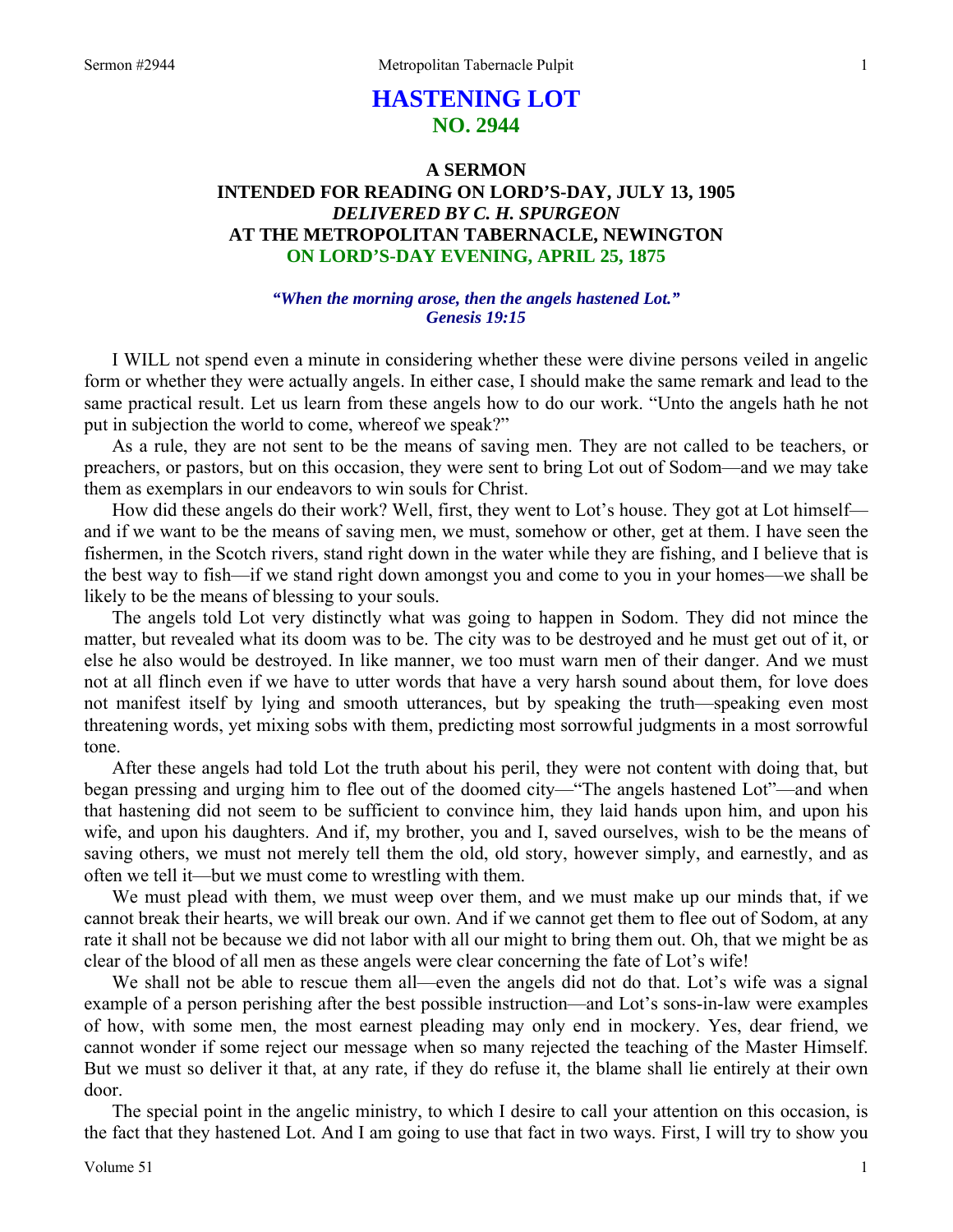### 2 **Example 3** Hastening Lot Sermon #2944

that *the righteous need to be hastened*, for Lot was a righteous man, notwithstanding his imperfections. And secondly, that sinners—of whom, being in Sodom, Lot had become a type—*sinners especially need earnest hastening*. We must try not only to preach about these two things, but to do them as the Holy Spirit shall help us.

**I.** So my first remark is, that EVEN THE RIGHTEOUS NEED TO BE HASTENED.  *In what?* Well, in almost everything good, for Dr. Watts well said,—

> *"Look how we grovel here below, Fond of these trifling toys; Our souls can neither fly nor go To reach eternal joys;"*

and old Francis Quarles, in one of his poems, writes,—

*"When our dull souls direct our thoughts to Thee, As slow as snails are we: But at the earth we dart our wing'd desire; We burn, we burn like fire."* 

Some Christians need quickening even concerning common matters of Christian duty. I used to know a man—he is dead now—who professed to have been converted for forty years, yet he had never made a profession of his faith in baptism, though he believed it to be his duty to do so. When I stirred him up a little concerning his neglect, he said to me, "He that believeth shall not make haste."

 But I replied, "That is a shameful perversion of Scripture. You profess to have been converted for forty years, yet you have not obeyed your Savior's command." I explained to him the meaning of the text which he had so wickedly perverted and then I said to him, "David said, 'I made haste, and delayed not to keep thy commandments.' That is a more suitable text for you."

 Why, if that good brother had been baptized that very day or the next morning before breakfast, I do not think he could have been considered guilty of any haste after the long time that he had waited. Some people, when they are young, know that they ought to unite themselves with the church of God, but they put it off. And when they grow older, they seem confirmed in continuing in a condition which is not a right one for a Christian.

 I do not lay undue stress upon baptism, as though it were the main thing in a Christian's life. Still, it is an important matter, in which some Christians need hastening, as they take such a long time over it. It seems to me that half the beauty of obedience consists in obeying the command at once. Suppose you have a boy and you say to him, "John, I want you to go on an errand," and he says, "Very well, father, I will go next week"? What sort of a lad is he? Suppose he says, "Yes, father, I really mean to go, but not until tomorrow"? Is not that virtually disobedience? Call it what you may, delaying to obey is disobedience.

 Has it ever struck you, dear friends, that when you postpone attendance to a duty, you sin in the postponement? How many times do you sin? I cannot calculate. If it is a duty you ought to do at this hour, yet you put it off hour after hour, do you not sin as many times as there are hours in which you delay? Perhaps it would be even more correct to say that, for every moment that a duty is neglected, there is a sin every time the clock ticks—certainly, you are keeping on in one long-continued act of sin and thereby provoking God to anger.

 Neglect of duty is continuous sin. Let that little sentence abide in your memory, and let it get down into your heart and irritate you into prompt obedience, for there are some of you who seem to fancy that, when you have made up your minds to do a certain thing and have good intentions concerning it, you have practically done the thing and need not trouble yourself any further about it. But it is not so, for "to him that knoweth to do good, and doeth it not, to him"—particularly and above other men—"it is sin."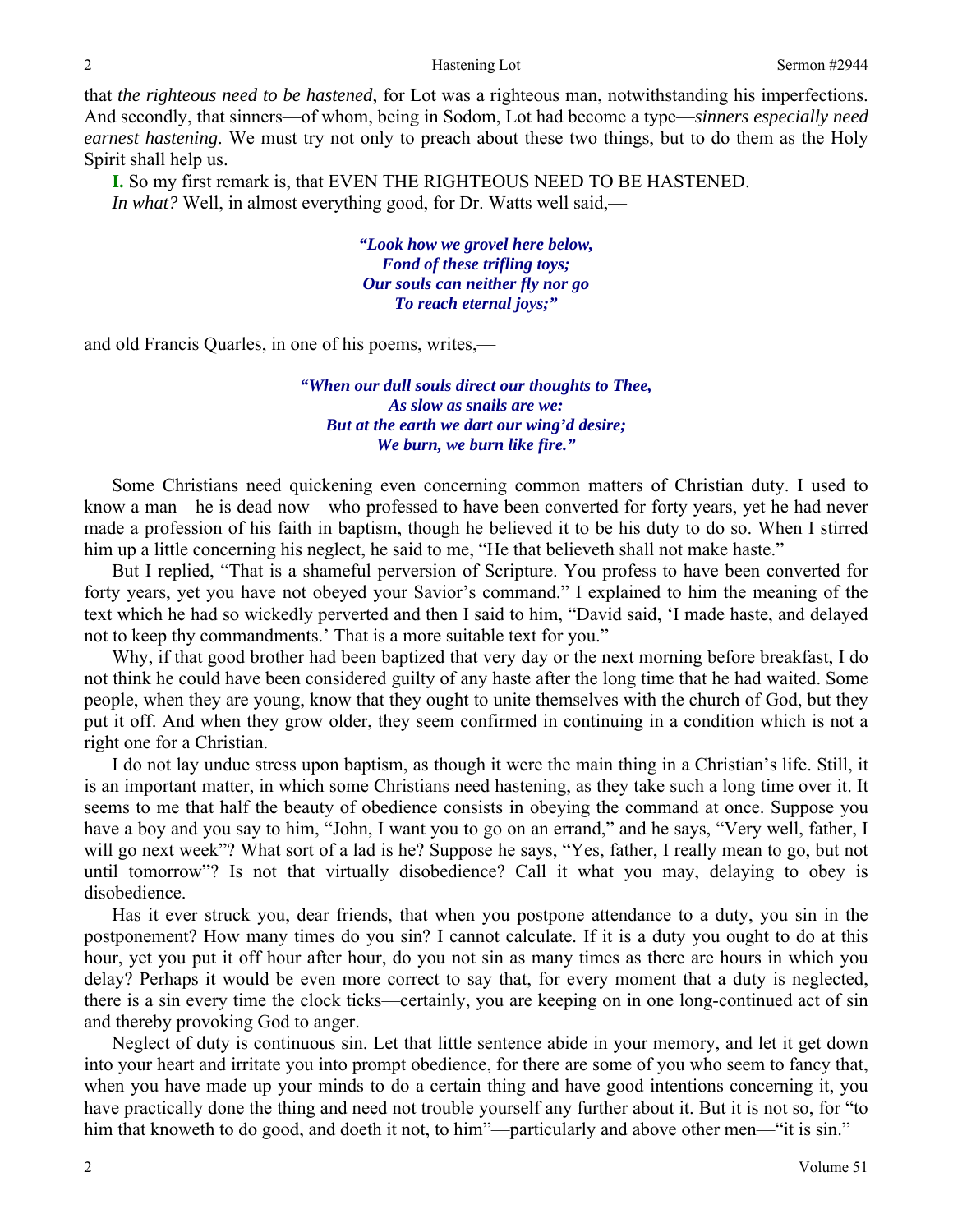### Sermon 2944 **Sermon 2944** 3

 There was a certain prince of Monaco, who left instructions that this inscription should be put on his grave, "Here lies So-and-so, prince of Monaco, *a man of good intentions*." That was all he could say about himself. He had not done anything, but he had intended to do something. And this is the epitaph that will have to be put over some of you unless you turn intention into action.

 But what is this but a confession that you have the responsibility of knowing what you ought to do, but you lack either the manliness, or the grace, or something else to impel you to do what you ought long ago to have done? As the angels hastened Lot, so, my Christian brother, who is slow to move in the path of duty, would I hasten you.

 Lie not down tonight with any duty undischarged if you can attend to it tonight. Rest not while there are any arrears of obedience due to your God. Even when you have done all your duty, you will be but an unprofitable servant to your God—but what shall be said of you if precept after precept shall be left neglected? At any rate, be not so foolish as to imagine that intending to obey it is the same thing as having really obeyed the commandment of your God.

 Some Christians also need hastening concerning coming out from the world and taking up the place of separation. Lot was in sinful Sodom and the great concern of the angels was to get him out of it. There are many righteous men still in Sodom—they have never thoroughly taken their place with Christ, "without the camp, bearing his reproach."

 Many a Christian knows that there is a higher spiritual life than he has ever yet reached. He feels that his standard is too low and that his household is too much conformed to the world in its manners and customs. He knows that his business is not conducted as his Lord and Master would wish it to be and he intends that these things shall all be set right some time or other.

 Possibly there is one person in the household of whom he is afraid. If that person should, in the order of God's providence, be removed, then the way would be cleared for him to make the necessary alteration, or it may be that there is one engagement which has been made which he thinks must be fulfilled—and after that is over things will take quite a different complexion.

 My dear brother, wherever you may be just now, I do charge you, before the living God, never trifle with your convictions, and never postpone the coming away from sin and the world until it shall be more convenient for you. Do you not see what it is that you thus say to the Lord? "I will follow Jesus when it pleases me. I will follow Him when it will not cost me anything. I will follow Him when everybody will clap hands at my doing it, but when the task is difficult, I must decline it."

 That is very like the talk of a rebel, not like the talk of a true disciple of our blessed Lord. Oh, that you might have the grace to say,—

> *"'Through floods and flames, if Jesus lead, I'll follow where He goes;'—*

"fashionable or unfashionable, condemned or applauded, loved or hated, I will take up the cross for Christ, and be as He would have me to be in the midst of an ungodly world." The angels are hastening you to this decision, dear brother, as once they hastened the lingering Lot to escape from sinful Sodom.

 Again, many good men need hastening with regard to their attempts to be of servants to others. Lot went to his sons-in-law to try to persuade them to leave Sodom, but though the morning light was beginning to break and Sodom's doom was imminent, he did not hurry to conduct his wife and daughters out of the doomed place.

 It is a wonder how long Christians linger over the work of seeking the conversion of their own children. I know, dear friend, that you have resolved in your heart to pray with your boy—you say that you mean to do it, yet you never seem to force yourself up to the decisive point. I know, dear mother, that you do not intend that your daughter Jane shall go away from home until you have talked with her about her soul and set forth Christ to her. You have that new Bible ready to give to her as a kind of help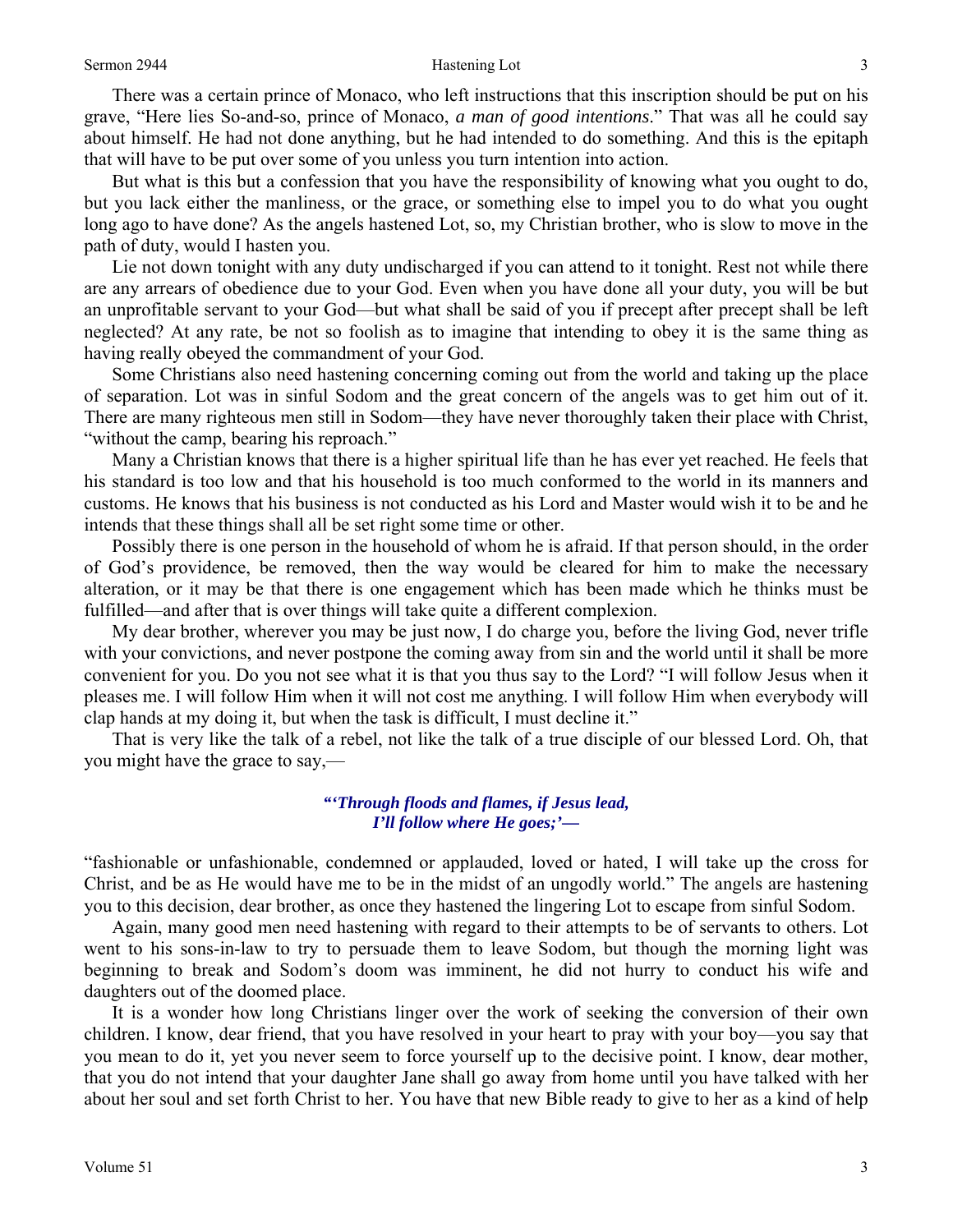to you—a thin end of the wedge—that you may have some reason for getting her alone and talking to her.

 But why do you keep putting it off? Should it ever be hard work for a mother to talk with her own child about her soul? Yet, to some parents, this is a very difficult task. Should it ever be hard, good woman, for a wife to put her arms about her unconverted husband's neck, and plead with him to see to his soul's affairs and lay hold on eternal life? Yet perhaps you feel as if you cannot do it—you know that you ought, but you cannot.

 Should it ever be hard, dear sister, for you to talk to that brother of yours, who scoffs so much at sacred things that he often hurts your feelings? I know it does seem hard, but ought it to be so? You love him and if you knew that he was in any bodily danger, you would not hesitate to warn him. And now that you know that he is in spiritual and eternal peril, do not, I pray you, delay to give the warning word.

 "I mean to do it," says one. Yes, you mean to, but I want you to do it tonight. "But perhaps I may not have a suitable opportunity tonight?" Well, if there should be no opportunity tonight, you may be excused, but do not make a pretext—let it be a genuine want of opportunity that alone will excuse you, and for common humanity's sake—far more for Christ's sake, for His dear wounds sake—do seek immediately the salvation of all that are round about you.

 The angels hastened Lot, so what can I do to hasten you? You will probably find your task a great deal easier than you think and you may receive a response that you little expect. I believe that in nine cases out of ten, when a Christian begins to speak thus to his unsaved friend, the friend gratefully says, "I have long been expecting you to speak to me about my soul. How is it that you have not done it before?"

 I will tell you what happened in a case with which I was personally connected. There was a young man, whose minister used to come to his father's house very frequently. And this young man was in great distress of soul. Every time the minister came in, the young man used to say to himself, "I hope Mr. So-and-so will speak to me about my soul today."

 He put himself in the minister's way, but the minister never spoke to him as he wished and hoped. After a time, that young man went to another place of worship and there found the Lord. He told his father and the father told the minister—and then the minister came to see him and said, "My dear brother, I am glad to hear that you have been converted. I have always felt anxious about you."

 "Have you?" asked the young man. "Yes, I have," replied the minister. "But sir, you never said a word to me to show that you were anxious." There the interview ended and I am afraid that they have had little esteem for one another ever since, and I know that the young man said, "When I was converted, the minister wanted to get me into his church, but as long as I was unconverted, he never made the slightest effort to win me to Christ."

 I should not like to have that said of any minister here present and I should not like to hear that you are always looking after other people's sheep. There is a certain denomination which is constantly engaged in stealing the sheep that are in other flocks—it would be much better if such people would ask the Lord, by His almighty grace, to turn lions into lambs and sheep, so that they might gather their own flocks. That is the proper spirit in which all Christians should act. So, dear brethren and sisters in Christ, let us without delay set about the task of endeavoring, in the name and in the strength of God, to bring our relatives and neighbors to the Lord Jesus Christ.

 Putting a great many things under this general head, I may say that Christians need hastening all round. Occasionally, I hear or read remarks about the great excitement caused by our brethren Moody and Sankey in their evangelistic services, but I must confess that I have failed to see the excitement, although I have been to several of their meetings.

 We Londoners do not know anything about real religious excitement—we have not begun to be excited yet, though I pray God that we soon may. I would like to see such a stir all over the metropolis, that the press would rave and rage about our fanaticism—and I shall not believe that God has done very much among us until we are accused of something like that.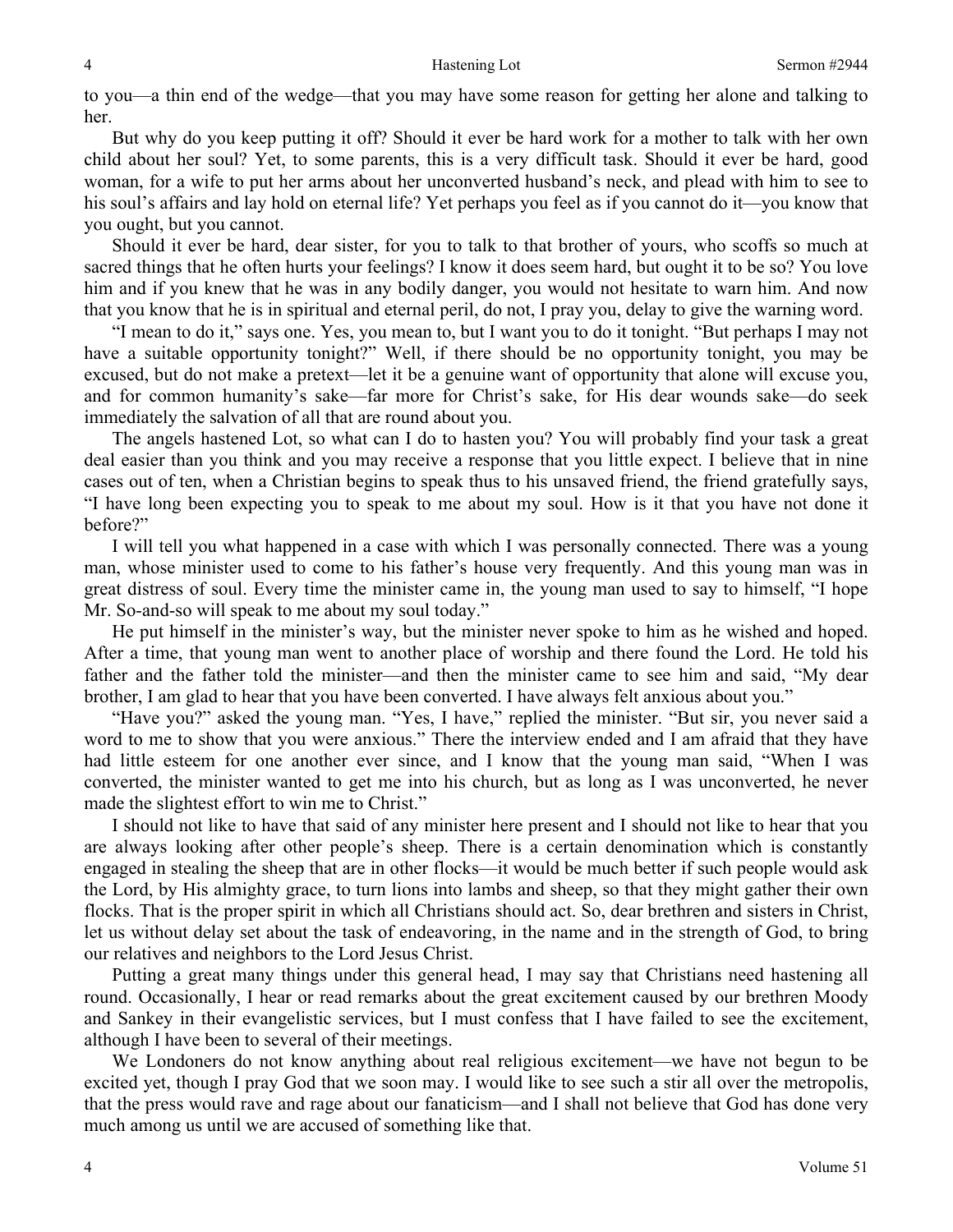### Sermon 2944 **Sermon 2944 Sermon 2944 S**

 We are enjoying a spiritual spring time—we have heard the cuckoo and have seen one swallow, but we must not yet say that the summer has come. Our friends from America have done something, but little compared with what we ought to desire, and pray for, and expect—little indeed compared with what we shall see if we are but true to God. We still need the angels to come and hasten lingering Lots may we be hastened ourselves!

*Why is it that Christians need so mulch hastening?* The best answer I can make is that their spirit is willing, but their flesh is weak. Another reason is that it is easier to run fast at first than to keep on at a rapid pace. And perhaps they have found their breath failing them. If so, may they drink in fresh air from the upper realm!

 Some Christians, too, are passing through the Enchanted Ground, the air of which Bunyan says made the pilgrims sleepy. Some Christian brethren appear to have taken up their residence in that perilous place. In the case of others, the prevailing languor in the hearts of so many professing Christians tends to make them idle, just as, in a chilly atmosphere, we are colder than we would be if our surroundings were warmer.

 I fear that some Christians need quickening for God's service because they have so much to do for themselves. The shop shutters are down so long that there is little time for anything but business, and the ledger is such a big book that it quite hides the Bible. Some, on the other hand, need to be hastened because they have not anything to do. Of the two things, it is better to have too much to do than to have nothing to do—and those people who do not know how to occupy their time are often the most difficult to move to anything like earnestness in spiritual things.

 Whatever may be the cause of the lingering, ministers are bound to be continually hastening God's people onward in the spiritual life and warfare. Under what great obligations we are, brethren! We are not our own, we are bought with a price. How much Christ has done for us, brethren! What manner of persons ought we to be! What a destiny awaits us!

 Ought we not to walk worthily of that which is to be our heritage? See how fast time is dying. We cannot make up for that which we have already lost, but let us lose no more. See how rapidly our cemeteries are being crowded, and dare even to look down and see how hell is being thronged with souls that have perished through ignorance. See how Christ's name is being constantly blasphemed and how little power the ministry of the Gospel seems to have—and what great power we find attending erroneous teaching. Oh, may God quicken us, dear friends!

 Sometimes, when I look at myself, and look at my fellow Christians, I can scarcely believe that we can be the result of such a great work as God has been carrying on. In Amsterdam, I went into workshops where great wheels and much machinery were at work cutting diamonds. They were very small things to have all that machinery operating upon them. Still, they were diamonds—and when I look at some Christians, I suppose they must be diamonds, but they appear to be very insignificant in comparison with the work which is being wrought upon them.

 Here is Jesus Christ ploughing that field with His agonies, watering it with His bloody sweat, casting Himself like a seed into it—and what comes up as the result? Only that poor shriveled thing! O God, must eternal election and immutable love, and a bleeding Savior's heart, and the omnipotence of the Holy Spirit all be set to work to produce such results as that?

 God forbid that I should ever slight any of His work, but the question naturally arises, "Can it be His if it only comes to that?" Here is a man who goes to a prayer meeting, perhaps, once in seven years, gives a four-penny piece to the collection if he has not a three-penny piece in his wallet, takes a sitting in the place of worship, and then considers that all his work is done.

 He never opens his mouth for the Lord Jesus Christ from the first of January to the last of December. He is, at home, about as worldly as other people, yet he says that he is—

> *"A monument of grace, A sinner saved by blood."*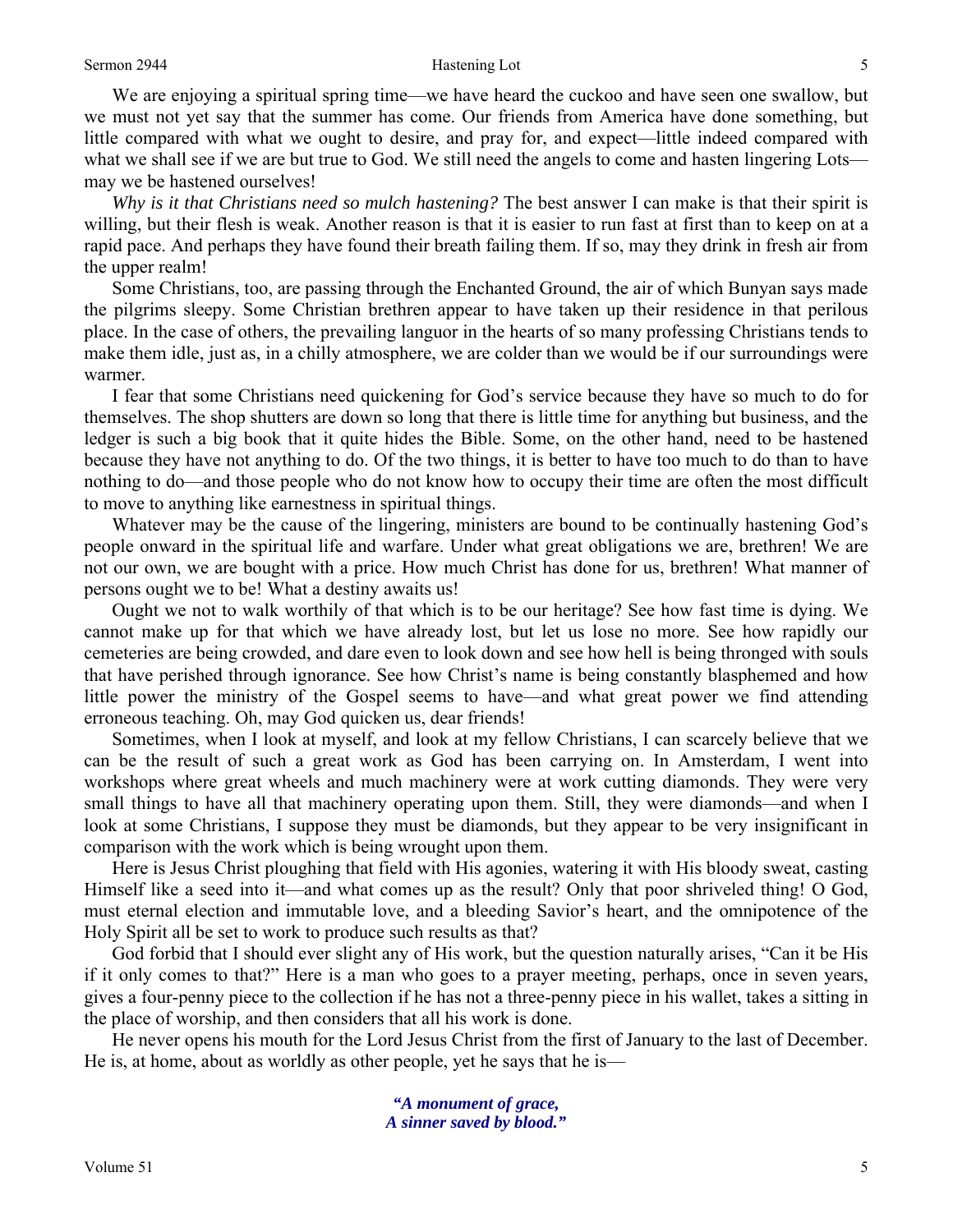We have heard of mountains bringing forth mice, but we can scarcely think that Mount Zion can bring forth such creatures as these. We ought to be something better than this, brethren, and we must be. In the name of the dying Savior, now exalted in heaven, whose disciples we profess to be, let us arouse ourselves, and let us seek, with heart and soul and strength, to glorify Christ throughout the rest of life that may be allotted to us—lest we go back, dishonored, to the dust from whence we sprang, after having had grand opportunities, and noble possibilities, and a divine calling—and yet having lived beneath the dignity of any one of them.

**II.** Now I must turn to the second part of my subject, which is, that SINNERS NEED TO BE HASTENED AS MUCH AS SAINTS DO, for sinners also are very slow.

 I thought, this afternoon, when my head was almost splitting with pain and I could not fix my thoughts upon my theme for this evening, "Oh, dear, dear, dear, if these sinners were only sensible, preaching would be very easy work, for all I should have to do would be just to set before them the way of salvation and they would at once walk in it!"

 But we have to rack our brains and to pour out our very heart in order to get you to attend to your chief business and to give heed to that which is for your lasting good. Sometimes, our hearers say, "The preachers always tell us that same story and their sermons are not as polished as we should like them to be."

 Ah! but if you would only believe in Jesus, and so be saved, we would polish our sermons up for you. If you would only seek and find Jesus Christ as your Savior, we would try to give you some eloquence then. But so long as you will not have Christ, and resolve to remain as you are, the only thing we can do is to keep on persuading, entreating, and even compelling you to come in to the great Gospel feast. We are obliged to put the old truth of God in very much the same old way. It is not poetical work to be a Royal Humane Society's officer, seeking to pull drowning people out of the river—and there is not much poetry about our work in trying to be the means of saving your souls.

 But what makes you men and women so slow to believe in the Lord Jesus Christ, which is the only way of salvation? Are you so fond of your sins that you are not willing to give them up, or are you really so self-righteous that you do not believe that you need to be saved? I think the most of you do believe, in a way, that there is a hell—and that you will go there unless you are converted, but you do not really believe it, you do not realize what it means.

 You are very earnestly listening to me just now, but if somebody, over there by the door, were to cry out because a piece of plaster had dropped off the ceiling, how wide awake you would become compared with what you are now when I am talking about your going to hell and being lost forever. Somehow or other, there is a want of reality about you when spiritual matters are being discussed.

 I fear that the same spirit is getting into some good people's prayers. We do not pray real prayers, at least not as real as they ought to be. I do try to preach to you as if I meant it and I would willingly lay down my life if, by doing so, I could save you. Yet you listen to me as if it were merely a very proper thing for me to preach and for you to hear on Sunday—but as if you had nothing to do with the Gospel on Monday, Tuesday, Wednesday, Thursday, Friday, and Saturday.

 You hear that the city in which you are dwelling is to be destroyed. You do not tell the angel that the prophecy is a lie, but you sit down so comfortably that it is clear that you do not believe it, or if you do, you need to be pressed again, and again, and again to act as if it were true. Just now, as you took your seat, you missed a diamond ring off your finger, and you will not be at all comfortable until you get home and see if it is there.

 You are concerned about the loss of a ring, yet your souls are lost and you are quite unconcerned about them. This terrible truth does not fret and worry you. I wish it would, so that you would say, "I will never rest till I know that I am saved through Jesus Christ the Savior." Surely, madness is bound up in the heart of sinners or else they would not need to be hastened to escape.

 "Well," say some of you, "we intend to think about this matter." I know you do and that thought of yours is Satan's biggest net. He has a number of nets of different sorts and sizes—some of them are only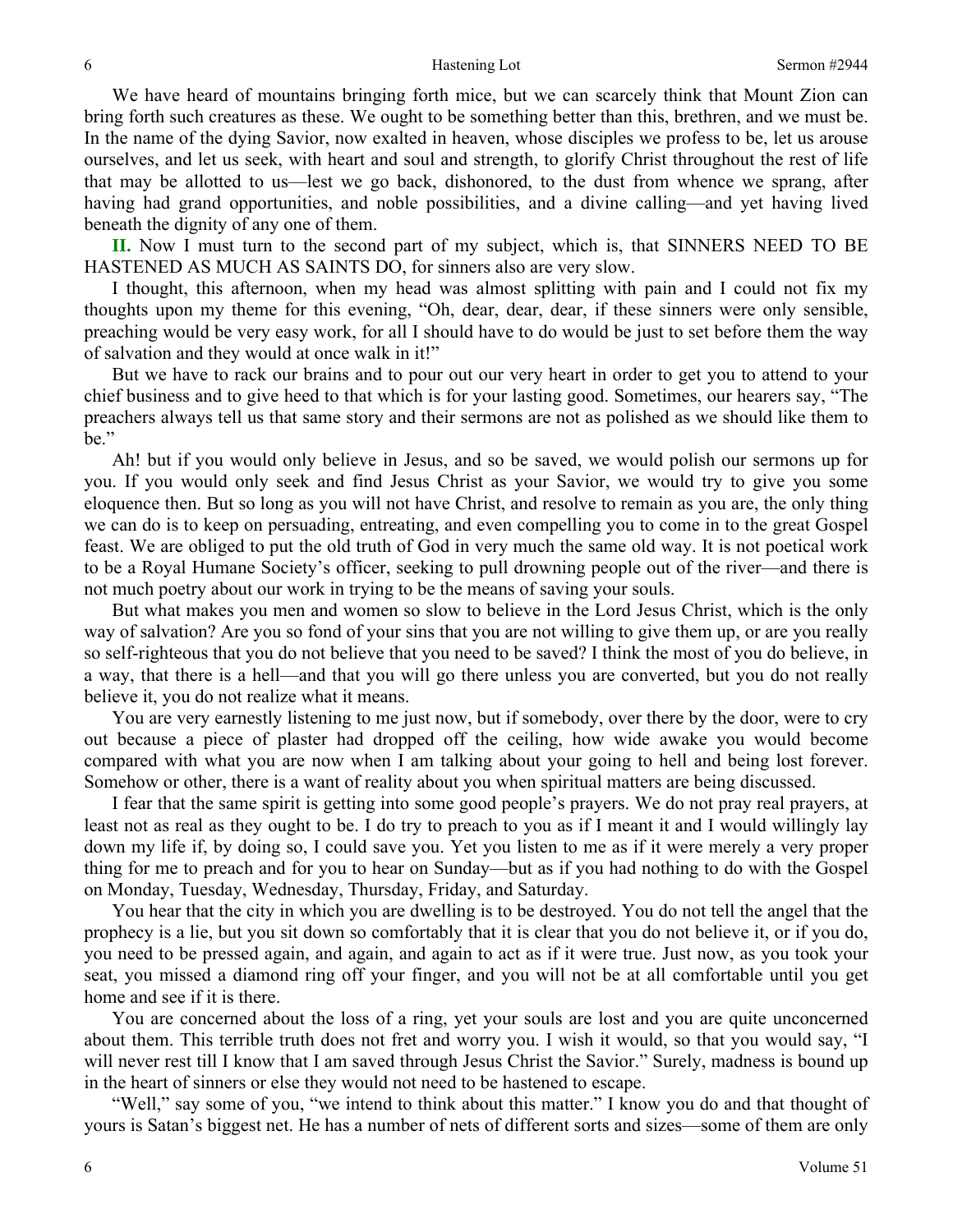### Sermon 2944 **Sermon 2944 Hastening Lot** 7

meant for eagles and he does not often use them, for there are not many eagles about. But he has a big net which he uses for catching small birds.

 I picture the great enemy of souls going out with his big net and I fancy I can hear him whistling with unholy glee at the thought of the many birds he will take in it. This is the style of his temptation you are not to cavil at the truth, you are not to be an avowed infidel, you are not to despise the Savior, you are not to say that the salvation of your soul is an unimportant matter, but you are to say to the minister, "Yes, sir, what you preach is all very true and I am glad you put it in the way that you do. I like earnest preaching. I like to be told personally about my need of salvation and I will attend to the matter very soon—tomorrow, if possible. Oh, I just remembered there is something on that day which will be rather in the way, but as soon as that is over, I will give heed to what you say." That is just what has happened a long while with some of you, but you are no nearer the deciding point.

 A gentleman in this neighborhood told me that he could not come to hear me preach again. I asked him, "Why is that?" "Well," he answered, "I only came once and then you pointed me out and said, 'There sits a grey-headed old fool.' At least, you said that a grey-headed old sinner is a grey-headed old fool." "Well," I said, "I do not remember seeing you before, but are you a grey-headed old sinner? Because, if you are, then you are the other thing as well."

 He just looked at me and said nothing, and I have not seen him since that time. I am afraid there are others here to whom I might say just the same and it would be true. They must be foolish, for they have not done what they have admitted it would be wise for them to do. Again and again, a man has said, "I will do it." Now, sir, you are a fool to say, "I will do it," if it was a foolish thing. But if it was a wise thing and you said, "I will do it," yet you have not done it, what are you?

 Some of you are good arithmeticians—will you take your pencils and work out a sum for me? Here is a man of fifty years of age, and I want you to calculate the probabilities of his ever being saved. He had an excellent early training from a very godly father and mother, whose many prayers for him he cannot forget, though he remained unsaved in spite of them all.

 He went to a Sunday school and had a very gracious teacher, who set him a good example and was very earnest in pleading with him—but he would not yield. As he grew up, he had many Christian friends who wrote letters to him and used every possible opportunity to impress him. He resisted all that and for twenty years attended the ministry of a very earnest preacher.

 There was a great revival and many were saved, but he was not one of them. Since then, he has been sitting under another very faithful minister of God's Word and he has been impressed again and again. Put that down and figure it out if you can. He has been impressed fifty times, or a hundred, perhaps a couple of hundred times, and he has got over all that.

 What are the probabilities that he will ever be saved? To tell you the truth, I greatly fear that the probability is that the man will be lost, that he never will be converted, but will continue as he has already been despite every instrumentality that has been employed on his behalf.

 O you sinners, with such terrible probabilities against you, you do indeed need to be hastened and fain would we put our hands upon you and urge you to escape for your lives, and to do it now, for it is now or never with some of you who are present here tonight! I have no doubt that if we could read the past history of some who are here, we would see abundant reasons for urging them to immediate decision.

 I have already shown you where these reasons would be found and the probabilities against their conversion. But as to the future, happily that is hidden from all of us. I am no prophet, nor the son of a prophet, and therefore, I shall not attempt to utter a prediction. But you all must know that out of some six thousand persons assembled here, there is a great probability that we shall not all be alive next Lord's day. It is a certainty that we shall never all of us meet here again, and the probability that some of us will have gone from this earth before next Sabbath is very great.

 In the membership of this church, I notice, as regularly as the year rolls around, that our death-list comes to between fifty and seventy. There is usually one death a week or if there should happen to be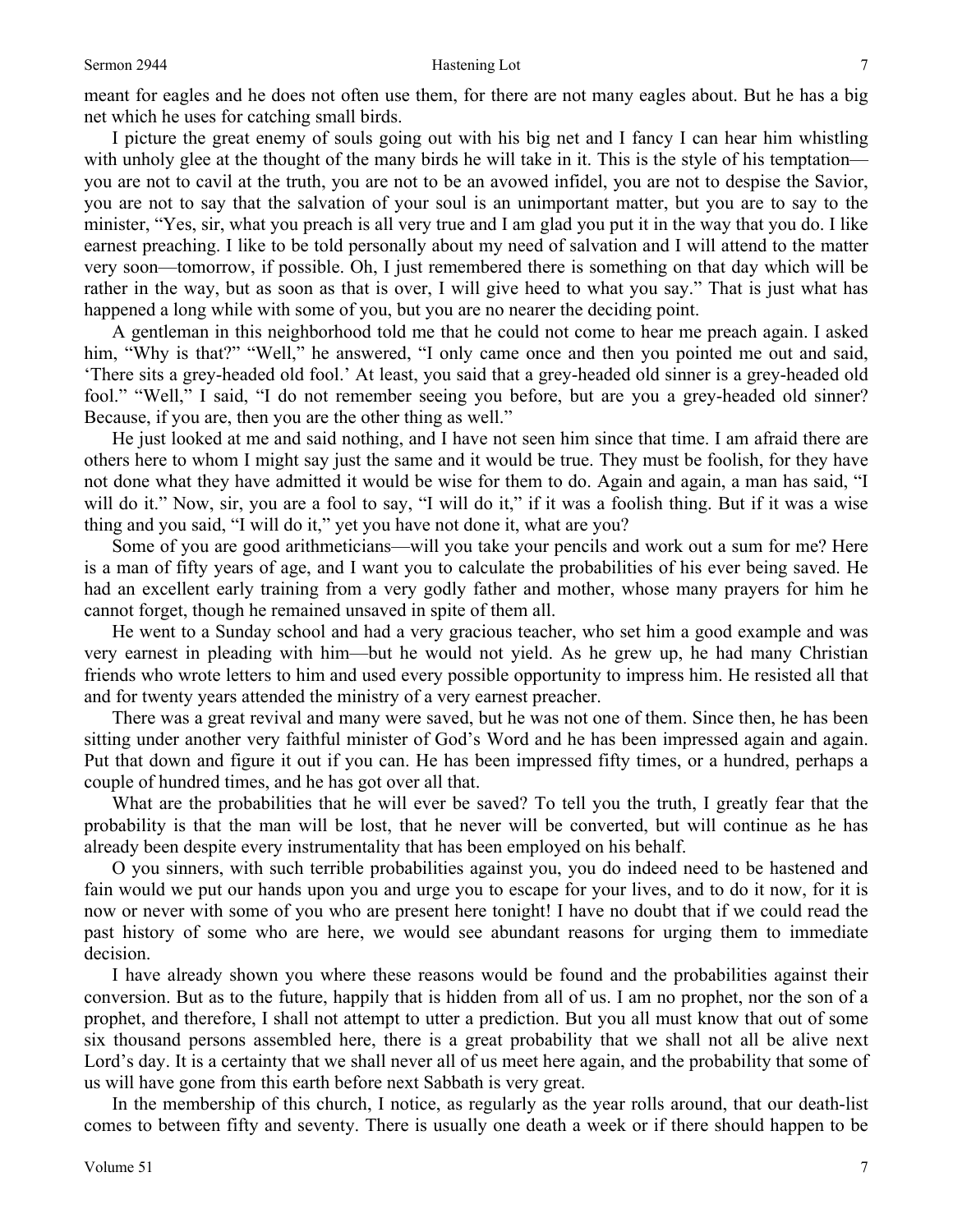one week in which a member of the church does not die, there will be two or three in the week following. The average is one a week, so that, if not out of this present assembly, yet out of the usual congregation at this Tabernacle, it is a certainty that two will die in a week. Two, in a week!

 I wonder where the two victims for this week are? Perhaps at home, dying by degrees, with a good hope in Jesus Christ. Blessed be God if that is the case. We will shout the harvest home as they are gathered in. Possibly they are lying at home sick, yet without hope. Let us pray for them if that is their condition. Lord, help them to believe in Jesus Christ this very night, ere they tread death's awful road, O Lord, save them!

 But perhaps one out of the two may be here, in good health, and unconverted. I am not saying what is at all improbable, am I? It may be so and if I knew that someone here would die before next Sabbath, I would beg him to stay after the service, that I might give him a squeeze of the hand and say to him, "My dear friend, do not let this day go by without your looking to Christ and committing your soul into His hands."

 Now, as I do not know who it is to be, give me your hands, all of you, all round the building. I should like to look you dear men and women in the face and say to each one of you, "Now, dear soul, do not live and die without the Savior. Do lay this matter to heart. I am not an angel, but I am one who would fain do you good. If it be right to believe in Jesus Christ, the sooner you do it, the better. And if it be right to love and serve God, the sooner you do it, the better. And if to trust in Christ's precious blood be the only safe course, the sooner you do that, the better. May the eternal Spirit come and lead you, even now, to lay hold on Jesus Christ and find eternal life in Him this very hour!"

 Now, look me in the face and say whether it shall be so or not. I will not ask you to speak—there will be too much noise if you all do so. But in your heart, I ask you to say, will you or will you not? This may be the turning point in your life's history.

 There is a spot, under the dome of St. Paul's Cathedral, where there is a mark made by the chisel of a man, who fell from the top and was killed. There is also a mark, which angel eyes can see, in that pew, or in that aisle, or up in that gallery, where you have sat and said, "Not tonight. I will decide tomorrow." Or where you have said, "No, I will not have anything to do with Christ." I wish that instead of such a mark as that, there could be a star etched into the floor which would mean, "Here, a poor soul believed in Jesus."

 I know a little Primitive Methodist chapel in Colchester. I went to see it some time ago and I went into the very pew where I sat, as a boy fifteen years of age, and heard a sermon from the text, "Look unto me, and be ye saved, all the ends of the earth." I should have liked to buy the seat and take it home, for I love the spot where Jesus met with me and saved me.

 And there are some of you who feel like that concerning these pews. They are very sacred to you and always will be, for there you were born for God. Oh, that some of you might be born here this very night! Some of you are in no need of instruction—you need hastening. You do not need to be impressed concerning the guilt of your sins so much as to be urged to give them up and to put your trust in Jesus Christ.

 You do not need to be brought to the water so much as to be made to drink of it. There it is. Oh, that you would open your mouths and let the blessed stream flow in, for that is all that is needed. Receive Christ. Receive Christ now, by a simple act of faith, and He will give you grace and strength to battle with your sins and to make you holy. Oh, that now, *now*, NOW, the great work may be done!

 I do not suppose you can hear this clock tick, but when you get home, listen to your old clock on the stairs, or in your room, and it will say to you, "Now, now, now, now." I have sometimes thought that in the night I have heard the clock say, "Now or never! Now or never! Now or never! Now or never! Now or never!" You need not listen to me any longer, but listen to that message from the clock.

 May the Holy Spirit speak to you through it, and may you answer, "Now, even now, I will believe in Jesus Christ and be saved." May God bless you! May Christ save you! Amen.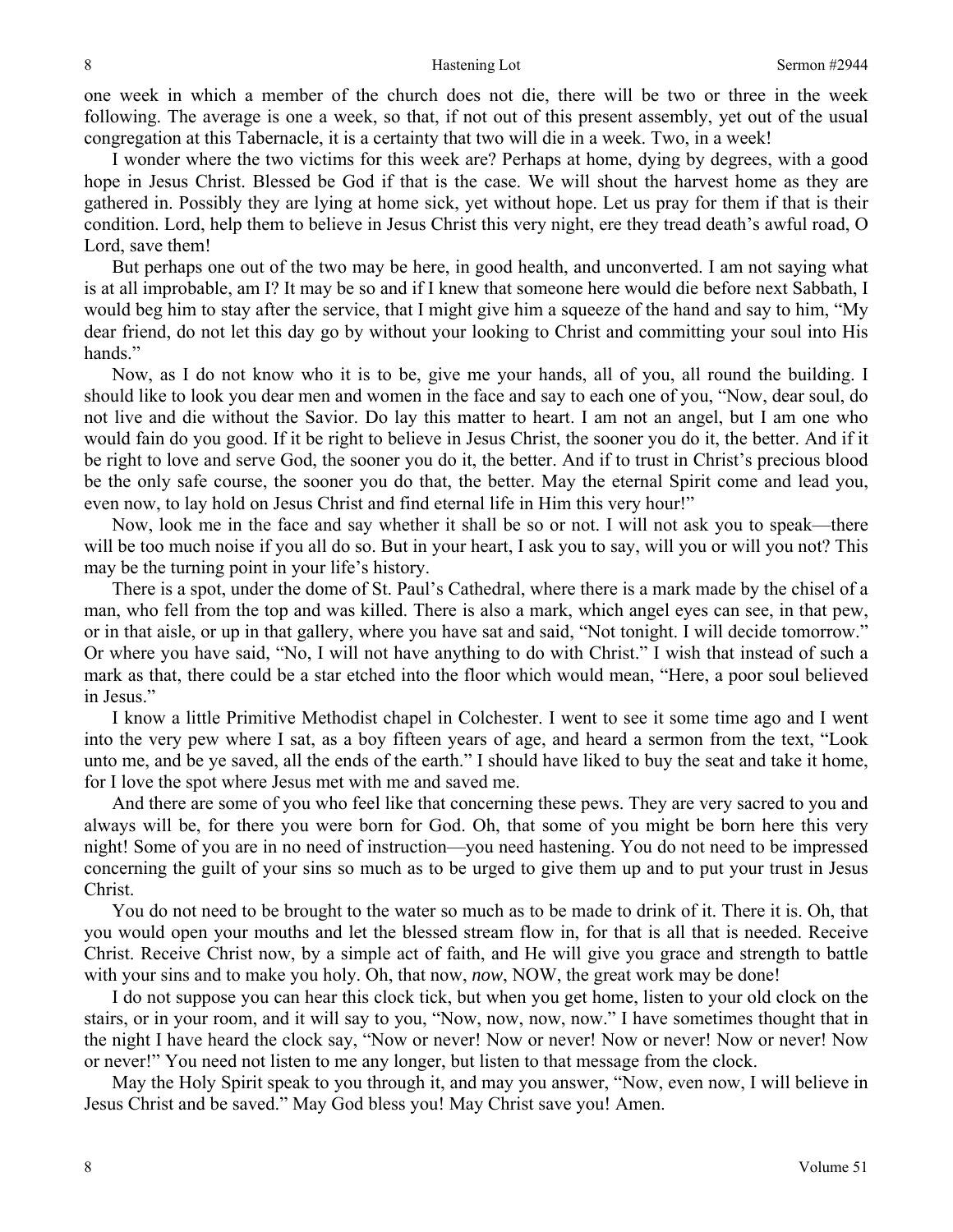### **EXPOSITION BY C. H. SPURGEON**

## *LUKE 17:11-32*

**Verses 11-12.** *And it came to pass, as he went to Jerusalem, that he passed through the midst of Samaria and Galilee. And as he entered into a certain village, there met him ten men that were lepers, which stood afar off:* 

Leprosy was very common in Palestine in Christ's day. How thankful we ought to be that, in this country, at any rate, it has almost entirely died out! There used to be, in almost every town, a lazarhouse provided for lepers, so common was leprosy in this country. Certain diseases seem to die out by degrees and we should be very grateful that some of the worst forms of disease, by which men have been afflicted, have passed away.

 In this case, there were no less than ten in one village. They "stood afar off," as was most proper, lest they should communicate the contagion to others. They had to cry out and warn men not to come too near them, saying, with covered lip, "Unclean! Unclean! Unclean!" The muffled sound that they made, if the word could not be distinguished, helped to warn the passersby to give them a wide berth.

**13-14.** *And they lifted up their voices and said, Jesus, Master, have mercy on us. And when he saw them, he said unto them, Go shew yourselves unto the priests.* 

For no man could be pronounced clean even if he were healed, until he had undergone the ceremony prescribed in the Mosaic law. These lepers were to go to the priests just as they were, so their going was an act of faith.

**14.** *And it came to pass, that, as they went, they were cleansed.* 

What a wonderful thing that must have been!

**15-16.** *And one of them, when he saw that he was healed, turned back, and with a loud voice glorified God, and fell down on his face at his feet, giving him thanks: and he was a Samaritan.* 

One of those off-casts and outcasts that the Jews would not own—one of the men that they said were of a mongrel breed—only half Israelite and half idolater.

### *"O grace, it is thy wont Into unlikeliest hearts to come!"*

**17-25.** *And Jesus answering said, Were there not ten cleansed? but where are the nine? There are not found that returned to give glory to God, save this stranger. And he said unto him, Arise, go thy way: thy faith hath made thee whole. And when he was demanded of the Pharisees, when the kingdom of God should come, he answered them and said, The kingdom of God cometh not with observation: neither shall they say, Lo here! or, lo there! for, behold, the kingdom of God is within you. And he said unto the disciples, The days will come, when ye shall desire to see one of the days of the Son of man, and ye shall not see it. And they shall say to you, See here; or, see there: go not after them, nor follow them. For as the lightning, that lighteneth out of the one part under heaven, shineth unto the other part under heaven; so shall also the Son of man be in his day. But first must he suffer many things, and be rejected of this generation.* 

Though our Lord purposely left much with regard to His coming indefinite, He gave His disciples two instances, from the early history of the world, of the condition in which many would be found at His appearing.

**26-32.** *And as it was in the days of Noe, so shall it be also in the days of the Son of man. They did eat, they drank, they married wives, they were given in marriage, until the day that Noe entered into the ark, and the flood came, and destroyed them all. Likewise also as it was in the days of Lot; they did eat, they drank, they bought, they sold, they planted, they builded; but the same day that Lot went out of Sodom it rained fire and brimstone from heaven, and destroyed them all. Even thus shall it be in the day*